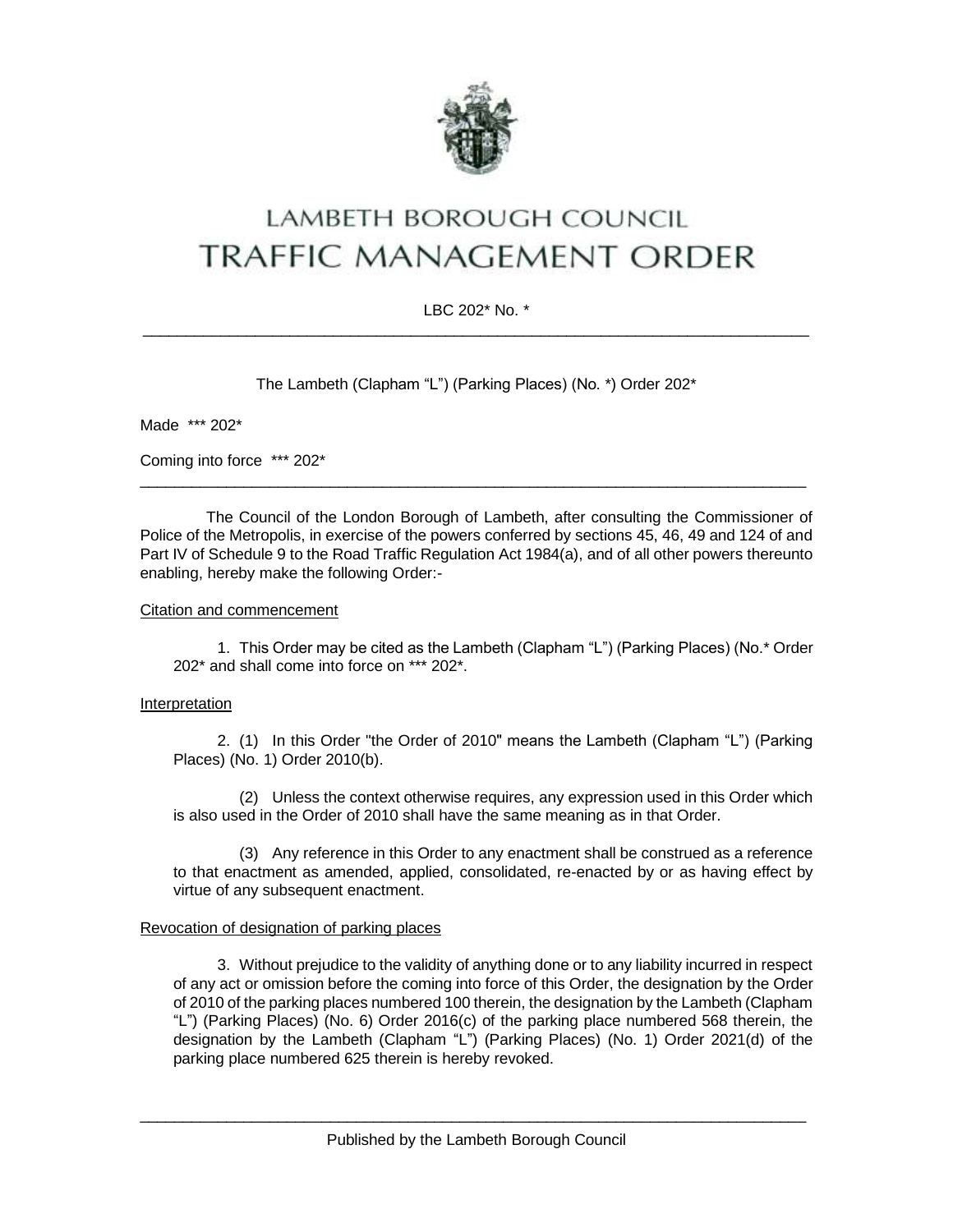(a) 1984 c.27 (b) LBC 2010/85 (c) LBC 2016/92 (c) LBC 2021/20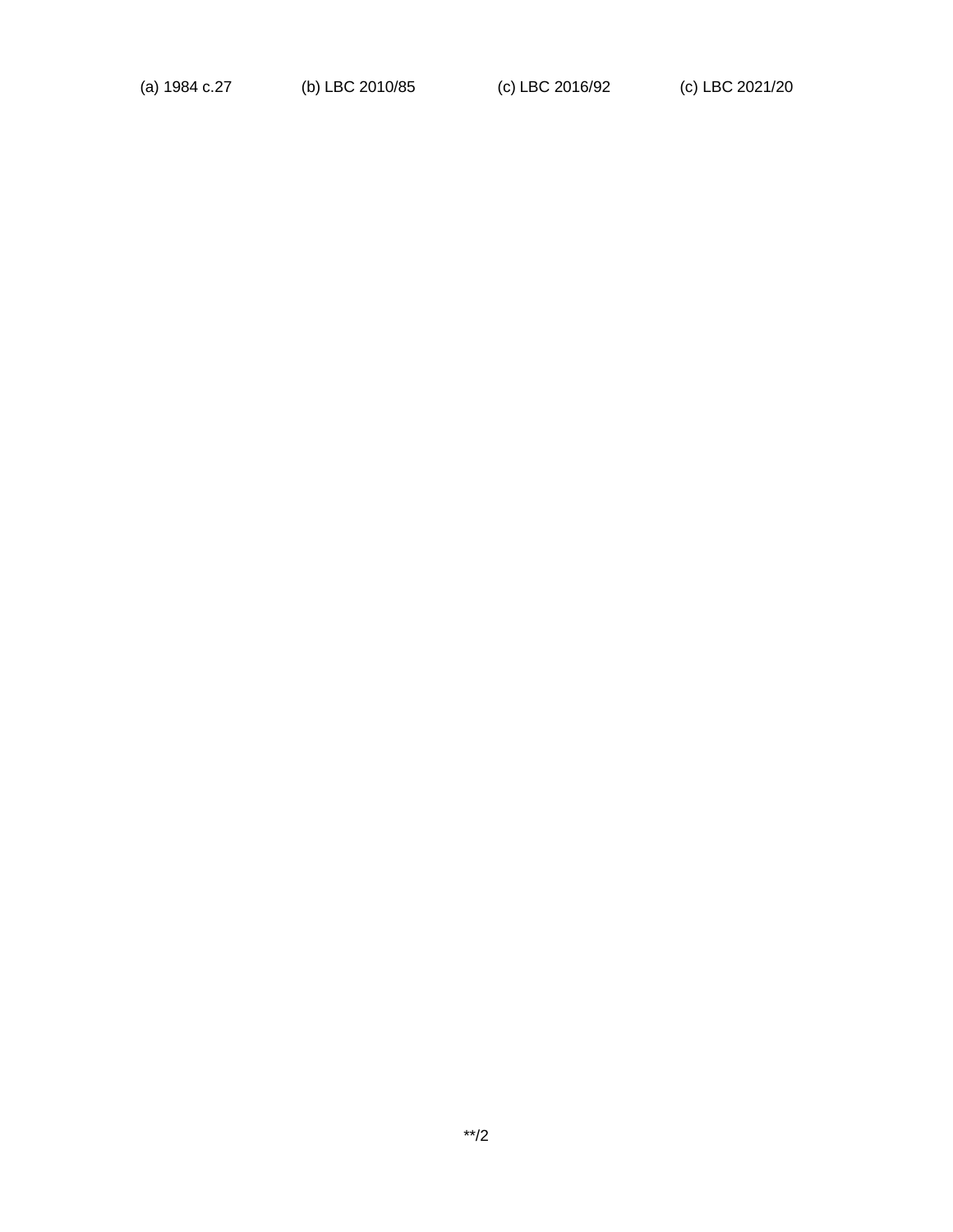4. (1) Each area on a highway comprising the length of carriageway of a street specified in column 2 of Schedule 1 and 2 to this Order and bounded on all sides by a white line marking is designated as a parking place.

(2) The reference in this Article to a white line marking shall be construed as a reference to the white line marking (either broken or continuous) provided for in Schedule 7 to the Traffic Signs Regulations and General Directions 2016(a) or, if applicable, authorised by the Secretary of State by virtue of section 64 of the Road Traffic Regulation Act 1984.

(3) The provisions of the Order of 2010 (other than Articles 3, 16 and 41) shall apply to the areas designated as parking places by this Order as if in those provisions any reference to a parking place included a reference to an area designated as a parking place by this Order and as if any reference to Schedule 4 to the Order of 2010 included a reference to Schedule 1 to this Order, as if any reference to Schedule 6 to the Order of 2010 included a reference to Schedule 2 to this Order, as if any reference to Schedule 11 to the Order of 2010 included a reference to Schedule 3 to this Order.

## Placing of traffic signs, etc.

- 5. The Council shall:-
	- (a) place and maintain traffic signs indicating the limits of each parking place referred to in Schedules 1, 2 or 3 to this Order;
	- (b) place and maintain in or in the vicinity of each parking place referred to in Schedules 1, 2 or 3 to this Order traffic signs indicating that such parking place may be used during the permitted hours for the leaving only of the vehicles specified in Article 4(2) of the Order of 2010;
	- (c) carry out such other work as is reasonably required for the purposes of the satisfactory operation of each parking place referred to in Schedules 1, 2 or 3 to this Order.

Dated this \*\*\*\* day of \*\*\* 202\*.

Ben Stevens Highway Network Manager

\_\_\_\_\_\_\_\_\_\_\_\_\_\_\_\_\_\_\_\_\_\_\_\_\_\_\_\_\_\_\_\_\_\_\_\_\_\_\_\_\_\_\_\_\_\_\_\_\_\_\_\_\_\_\_\_\_\_\_\_\_\_\_\_\_\_\_\_\_\_\_\_\_\_\_\_\_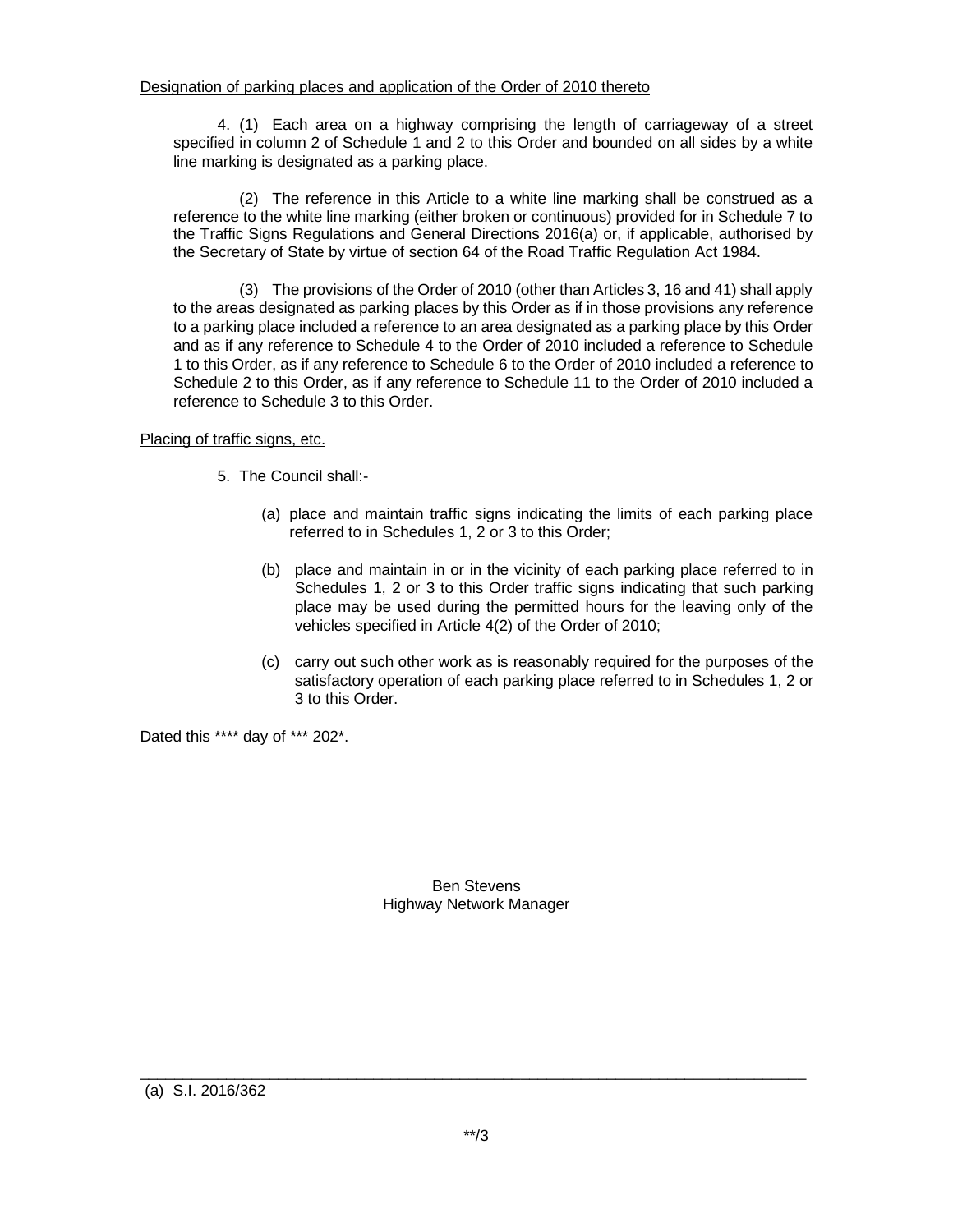#### SCHEDULE 1 (see Article 4)

IN RELATION TO A PARKING PLACE REFERRED TO IN THIS SCHEDULE THE EXPRESSION "PERMITTED HOURS" MEANS THE PERIOD BETWEEN 9 A.M. AND 6 P.M. ON MONDAYS TO FRIDAYS INCLUSIVE, ANY SUCH DAY NOT BEING CHRISTMAS DAY, GOOD FRIDAY OR A BANK HOLIDAY.

PARKING PLACES IN WHICH A VEHICLE MAY BE LEFT DURING THE PERMITTED HOURS PROVIDED THE VEHICLE DISPLAYS EITHER A VALID HARD COPY LAMBETH RESIDENT'S PERMIT, A VALID HARD COPY LAMBETH CAR CLUB PERMIT, A VALID HARD COPY LAMBETH VISITOR'S PERMIT OR A VALID HARD COPY TRADE PERMIT, ISSUED IN RESPECT OF THAT VEHICLE, OR THERE APPEARS ON A HAND-HELD DEVICE AN INDICATION THAT AN ELECTRONIC VERSION OF ONE OF THOSE PERMITS OR A FLEXIBLE CAR CLUB PERMIT HAS BEEN GRANTED IN RESPECT OF THAT VEHICLE AND THE PERMIT IS VALID.

| No. of<br>parking<br>place | Designated parking place                                                                                                                                                                          | Special<br>manner of<br>standing |
|----------------------------|---------------------------------------------------------------------------------------------------------------------------------------------------------------------------------------------------|----------------------------------|
|                            | 2                                                                                                                                                                                                 | 3                                |
| $***$                      | NARBONNE AVENUE, the south-west side, from a point 6.60 metres<br>south-east of the common boundary of Nos. 22 and 24 Narbonne<br>Avenue to a point 3.70 metres south-east of the common boundary | $\overline{\phantom{0}}$         |

of Nos. 36 and 40 Narbonne Avenue.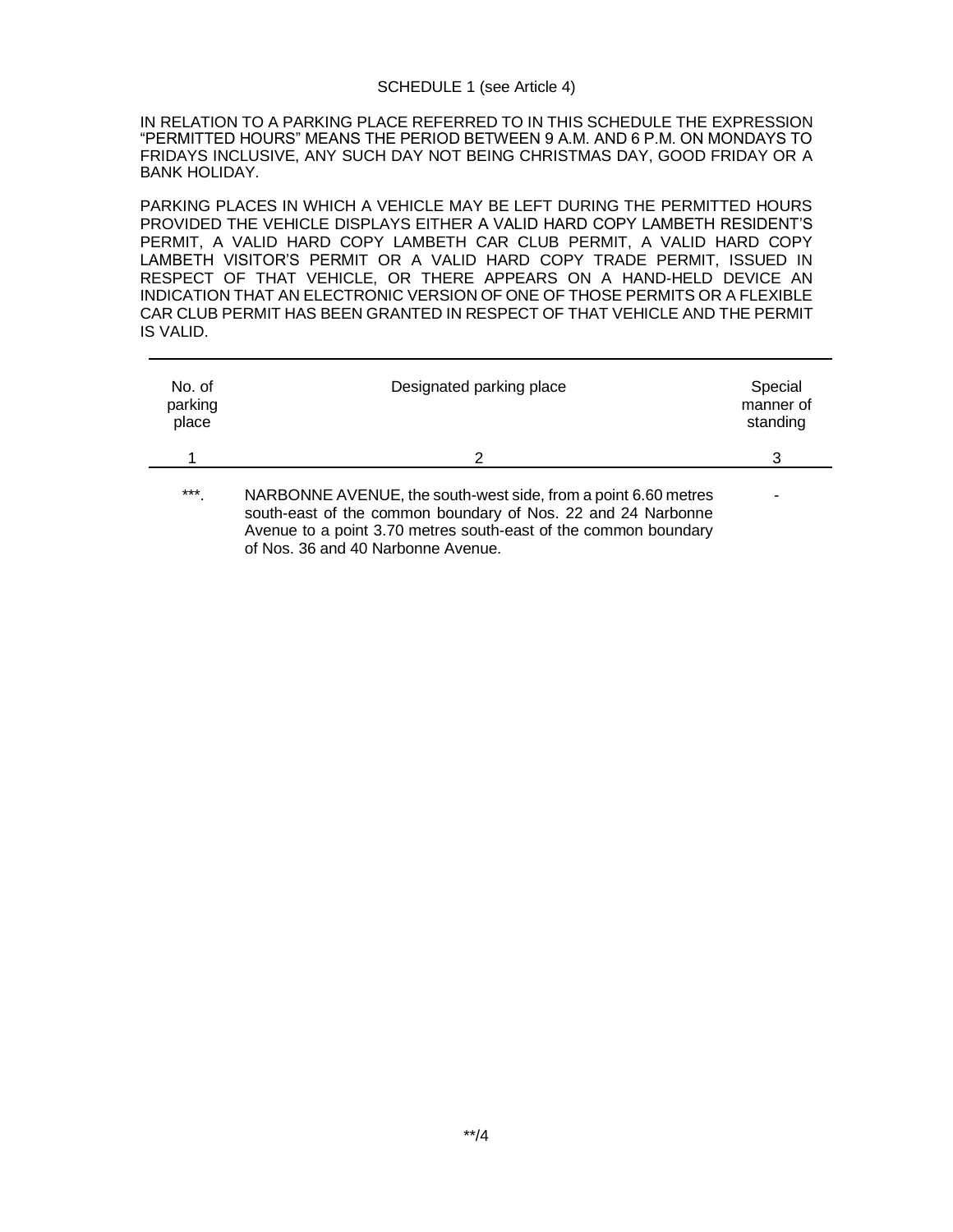#### SCHEDULE 2 (see Article 4)

IN RELATION TO A PARKING PLACE REFERRED TO IN THIS SCHEDULE THE EXPRESSION "PERMITTED HOURS" MEANS THE PERIOD BETWEEN 9 A.M. AND 6 P.M. ON MONDAYS TO FRIDAYS INCLUSIVE, ANY SUCH DAY NOT BEING CHRISTMAS DAY, GOOD FRIDAY OR A BANK HOLIDAY.

PARKING PLACES IN WHICH A VEHICLE MAY BE LEFT DURING THE PERMITTED HOURS PROVIDED THE VEHICLE DISPLAYS EITHER A VALID HARD COPY LAMBETH RESIDENT'S PERMIT, A VALID HARD COPY LAMBETH BUSINESS PERMIT, A VALID HARD COPY LAMBETH CAR CLUB PERMIT, A VALID HARD COPY TEACHER'S PERMIT, A VALID HARD COPY LAMBETH VISITOR'S PERMIT OR A VALID HARD COPY TRADE PERMIT, ISSUED IN RESPECT OF THAT VEHICLE, OR THERE APPEARS ON A HAND-HELD DEVICE AN INDICATION THAT AN ELECTRONIC VERSION OF ONE OF THOSE PERMITS OR A FLEXIBLE CAR CLUB PERMIT HAS BEEN GRANTED IN RESPECT OF THAT VEHICLE AND THE PERMIT IS VALID.

| No. of<br>parking<br>place | Designated parking place                                                                                                                                                                | Special<br>manner of<br>standing |
|----------------------------|-----------------------------------------------------------------------------------------------------------------------------------------------------------------------------------------|----------------------------------|
|                            | 2                                                                                                                                                                                       | 3                                |
| $***$                      | BRIARWOOD, the south-west side, from a point 13.2 metres south-<br>east of the common boundary of Nos. 4 and 6 Briarwood Road to the<br>common boundary of Nos26 and 28 Briarwood Road. |                                  |